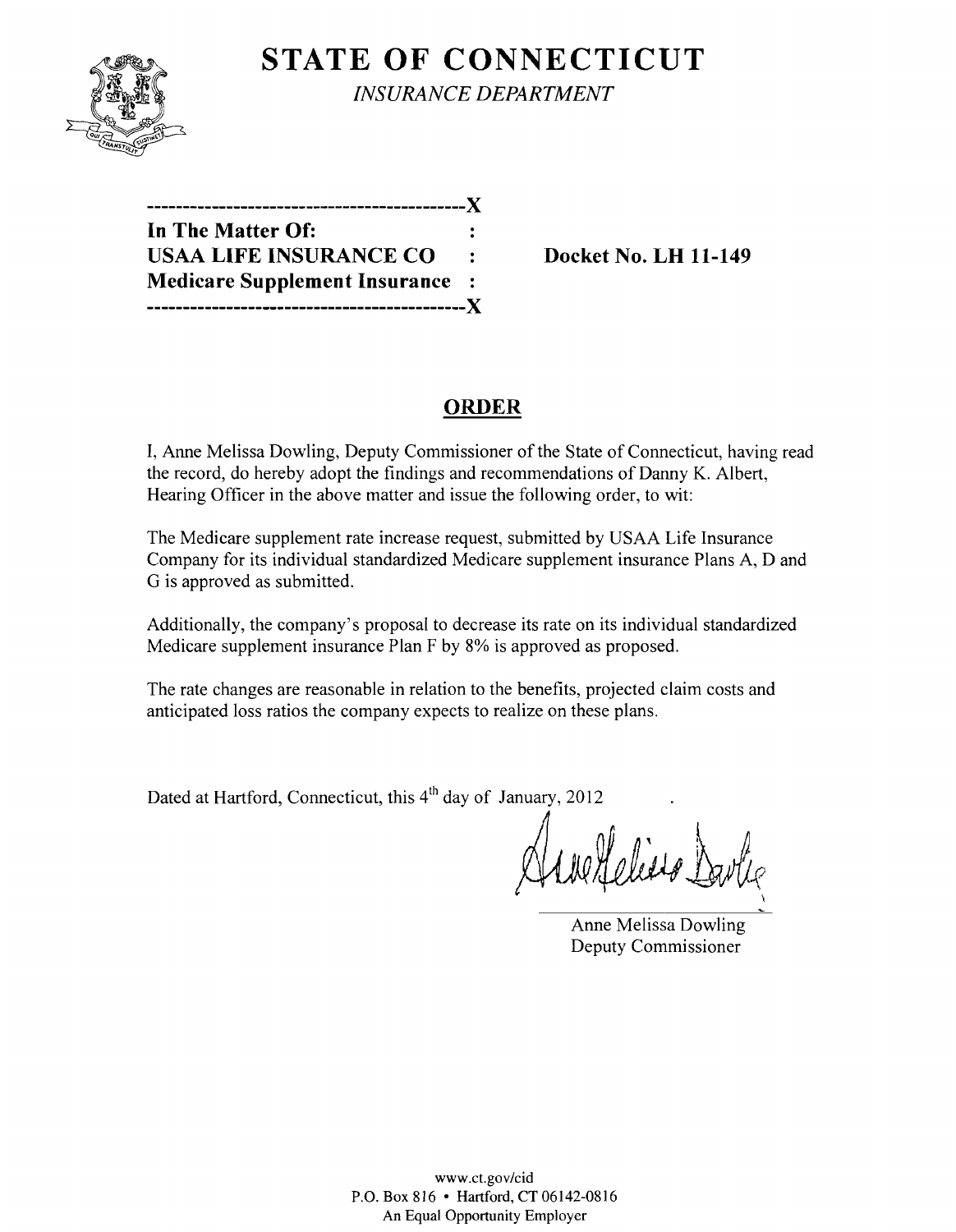

**STATE OF CONNECTICUT** *INSURANCE DEPARTMENT* 

**-----------------------------------------------)( In The Matter Of:**  USAA LIFE INSURANCE CO : Docket No. LH 11-149 **Medicare Supplement Insurance -----------------------------------------------)(** 

## **PROPOSED FINAL DECISION**

## **1. INTRODUCTION**

The Insurance Commissioner of the State of Connecticut is empowered to review rates charged for individual and group Medicare supplement policies sold to any resident of this State who is eligible for Medicare. The source for this regulatory authority is contained in Chapter 700c and Section 38a-495a of the Connecticut General Statutes.

After due notice, a hearing was held at the Insurance Department in Hartford on December 21, 2011 to consider whether or not the rate increase requested by USAA Life Insurance Company on its standardized Medicare supplement business should be approved.

No members from the general public attended the hearing.

Three individuals from an unaffiliated insurer attended the hearing. There were no representatives from USAA.

The hearing was conducted in accordance with the requirements of Section 38a-474, Connecticut General Statutes, the Uniform Administrative Procedures Act, Chapter 54 of the Connecticut General Statutes, and the Insurance Department Rules of Practice, Section 38a-8-1 et seq. of the Regulations of Connecticut State Agencies.

A Medicare supplement (or Medigap) policy is a private health insurance policy sold on an individual or group basis which provides benefits that are additional to the benefits provided by Medicare. For many years Medicare supplement policies have been highly regulated under both state and federal law to protect the interests of persons eligible for Medicare who depend on these policies to provide additional coverage for the costs of health care.

Effective December 1, 2005, Connecticut amended its program of standardized Medicare supplement policies in accordance with Section 38a-495a of the Connecticut General Statutes, and Sections 38a-495a-l through 38a-495a-21 of the Regulations of Connecticut Agencies. This program, which conforms to federal requirements, provides that all insurers offering Medicare supplement policies for sale in the state must offer the basic "core" package of benefits known as Plan A. Insurers may also offer anyone or more of eleven other plans (Plans B through L).

> www.cLgov/cid P.O. Box 816 • Hartford, CT 06142-0816 An Equal Opportunity Employer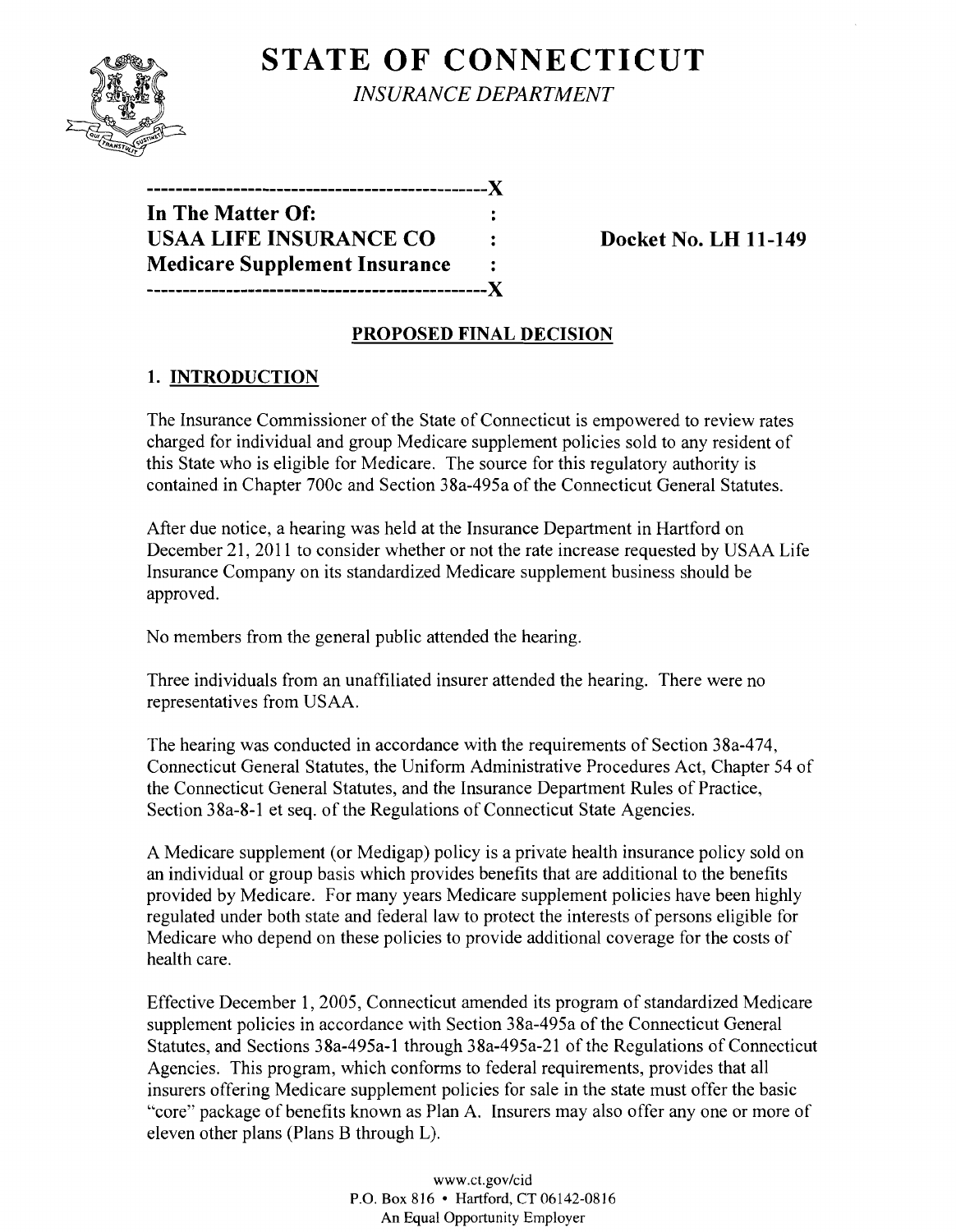Effective January 1,2006, in accordance with Section 38a-495c of the Connecticut General Statutes (as amended by Public Act 05-20) premiums for all Medicare supplement policies in the state must use community rating. Rates for Plans A through L must be computed without regard to age, gender, previous claims history or the medical condition of any person covered by a Medicare supplement policy or certificate.

The statute provides that coverage under Plan A through L may not be denied on the basis of age, gender, previous claims history or the medical condition of any covered person. Insurers may exclude benefits for losses incurred within six months from the effective date of coverage based on a pre-existing condition.

Effective October 1, 1998, carriers that offer Plan B or Plan C must make these plans as well as Plan A, available to all persons eligible for Medicare by reason of disability.

Insurers must also make the necessary arrangements to receive notice of all claims paid by Medicare for their insureds so that supplemental benefits can be computed and paid without requiring insureds to file claim forms for such benefits. This process of direct notice and automatic claims payment is commonly referred to as "piggybacking" or "crossover".

Sections 38a-495 and 38a-522 of the Connecticut General Statutes, and Section 38a-495a-lO of the Regulations of Connecticut Agencies, state that individual and group Medicare supplement policies must have anticipated loss ratios of 65% and 75%, respectively. Under Sections 38a-495-7 and 38a-495a-10 of the Regulations of Connecticut Agencies, filings for rate increases must demonstrate that actual and expected losses in relation to premiums meet these standards, and anticipated loss ratios for the entire future period for which the requested premiums are calculated to provide coverage must be expected to equal or exceed the appropriate loss ratio standard.

Section 38a-473 of the Connecticut General Statutes provides that no insurer may incorporate in its rates for Medicare supplement policies factors for expenses that exceed 150% of the average expense ratio for that insurer's entire written premium for all lines of health insurance for the previous calendar year.

## II. **FINDING OF FACT**

After reviewing the exhibits entered into the record of this proceeding, and utilizing the experience, technical competence and specialized knowledge of the Insurance Department, the undersigned makes the following findings of fact:

- 1. USAA Life Insurance Company has requested a 15% rate increase on its individual standardized Medicare supplement policy form LIM23465 Plan A, a 4.5% increase for Plan D, a 1.5% increase for Plan G and an 8% decrease for Plan F.
- 2. In-force policy counts as of  $9/11$ :

| Plan  | Connecticut | Nationwide |
|-------|-------------|------------|
| А     | 35          | 2,123      |
| D     | 176         | 5,934      |
| F     | 1,515       | 60,727     |
| G     | 528         | 5,990      |
| Total | 2.254       | 74.774     |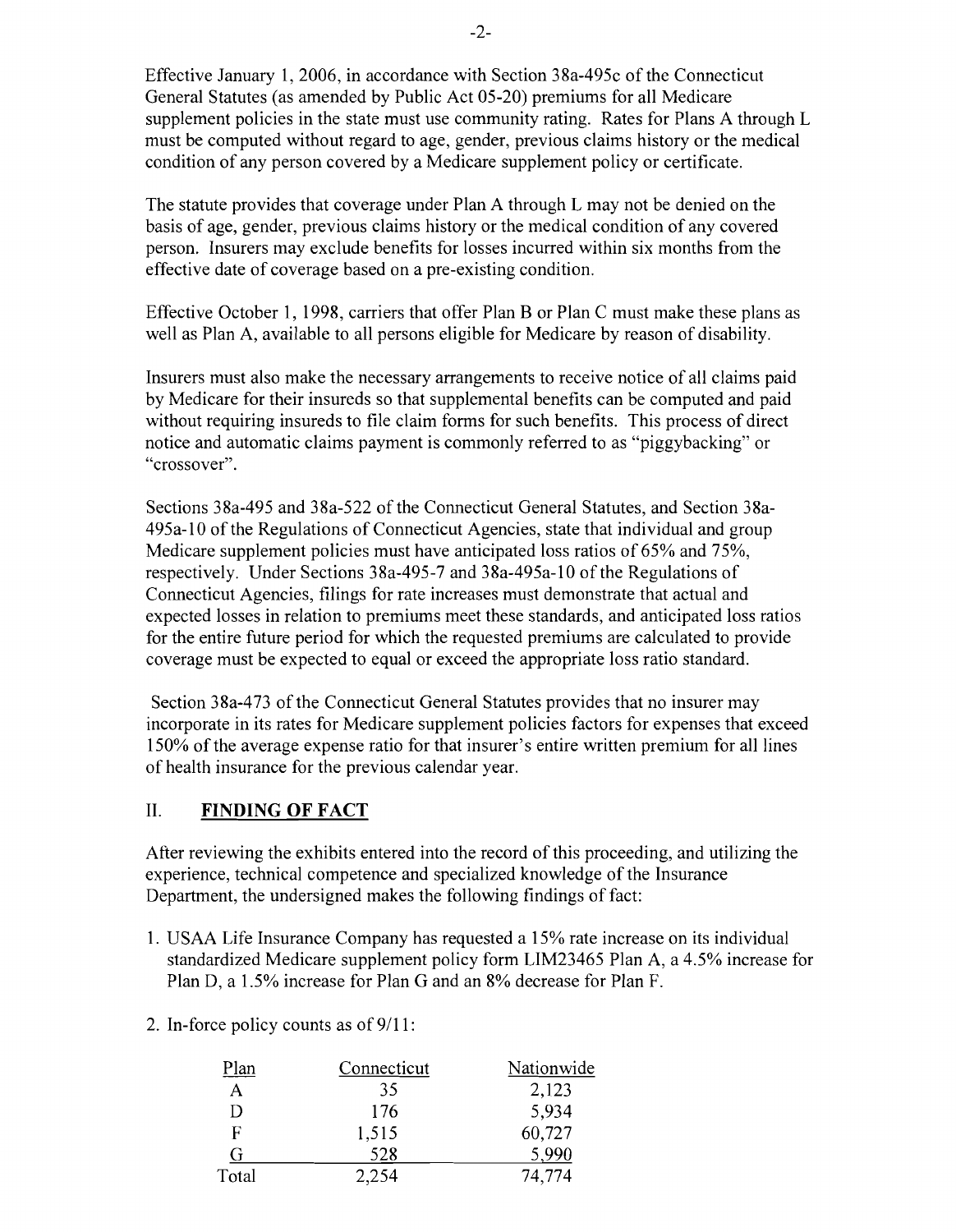- 3. The last rate increase approved for Plan A was  $15%$  effective  $5/1/11$ , for Plan D was 10% effective 5/1/10, for Plan F was 9% effective 5/1/11 and for Plan G was 8% effective 5/1/11.
- 4. The marketing method is direct mail solicitation. Plan D and G are no longer marketed.
- 5. The proposed rates are expected to satisfy the Connecticut statutory loss ratio of 65%, required of individual Medicare supplement forms.
- 6. USAA Life Insurance Company certified that their expense factors are in compliance with section 38a-473, C.G.S.
- 7. USAA Life Insurance Company has conformed to subsection (e) of section 38a-495c, C.G.S. regarding the automatic claims processing requirement.
- 8. Below are the incurred loss ratios for 2010 and 2011 (through September), as well as inception-to-date for Connecticut:

| Plan         | 2010  | 2011     | Inception |
|--------------|-------|----------|-----------|
| $\mathsf{A}$ | 66.6% | 70.6%    | 93.0%     |
| D            | 73.1% | 79.7%    | 86.0%     |
| F            | 74.5% | 71.9%    | 76.6%     |
| G            | 76.6% | 70.3%    | 82.7%     |
| Total        | 74.8% | $72.1\%$ | 79.6%     |

9. Below are the incurred loss ratios for 2010 and 2011 (through September), as well as inception-to-date on a nationwide basis:

| Plan  | 2010  | 2011  | Inception |
|-------|-------|-------|-----------|
| A     | 93.6% | 97.7% | 97.8%     |
| D     | 77.4% | 77.3% | 73.9%     |
| F     | 79.6% | 80.7% | 72.0%     |
| G     | 78.0% | 79.8% | 71.9%     |
| Total | 79.6% | 80.8% | 73.2%     |

10. USAA Life Insurance Company's 2012 Medicare supplement rate filing proposal is in compliance with the requirements of regulation 38a-474 as it applies to the contents of the rate submission as well as the actuarial memorandum.

#### III. RECOMMENDATION

Recommend that the rate increases be approved as submitted. These rate changes are reasonable in relation to the benefits, estimated claim costs and the anticipated loss ratios the company expects to realize on this form.

Also recommend that the 8% rate decrease request for Plan F be approved as submitted.